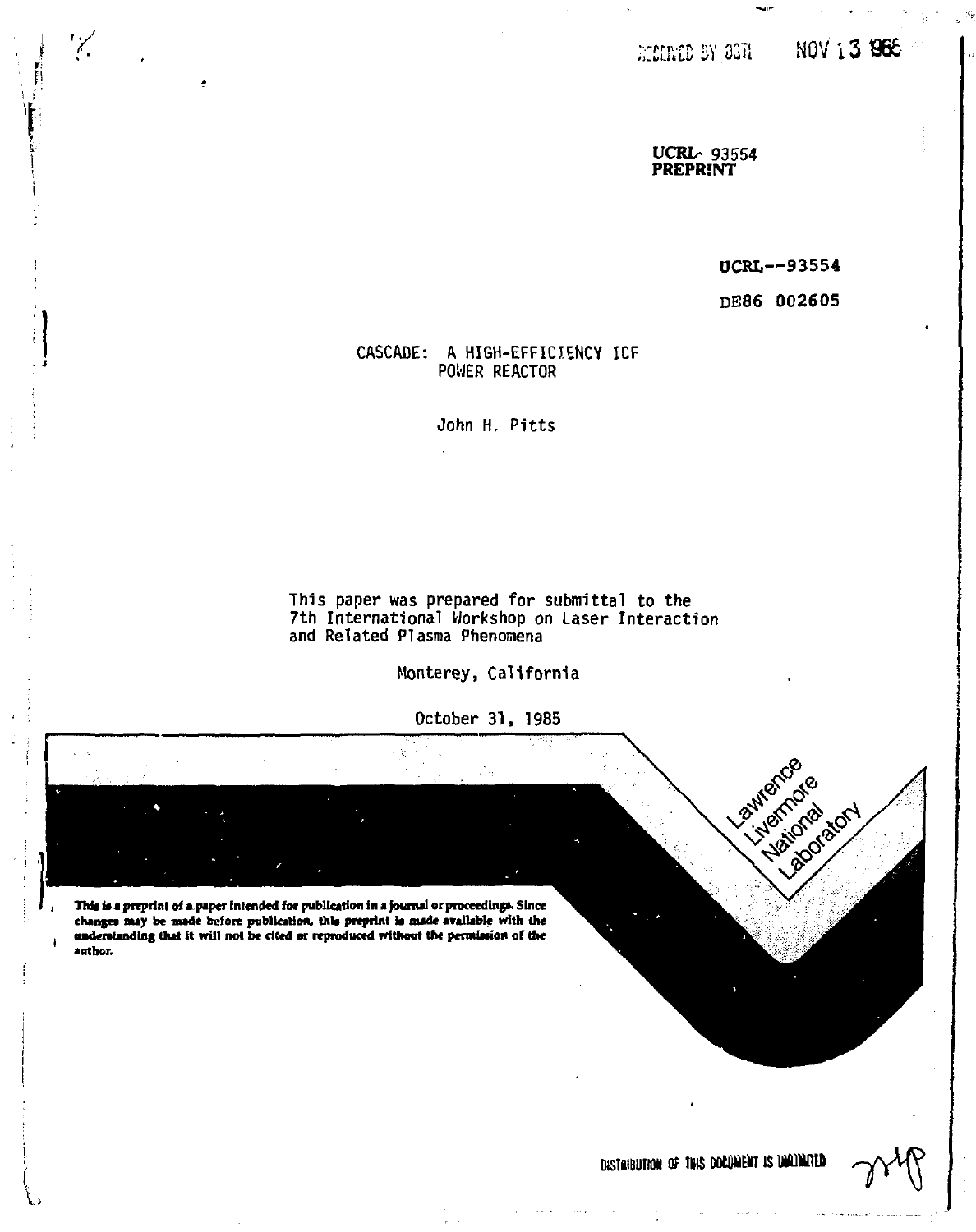### **CASCADE: A HIGH-EFFICIENCY ICF POWER REACTOR\***

**John H. Pitts** 

**Lawrence Livermore National Laboratory P. 0. Box 5508, L-480 Livermore, CA 94550** 

#### **ABSTRAC1**

**MALINERATION CONTINUES IN** 

**Cascade attains a net power-plant efficiency of 4916 and its cost is competitive with high-temperature gas-cooled reactor, pressurized-water reactor, and coal-fired power plants. The Cascade reactor and blanket are made of ceramic materials and activation is 6 times less than that of the MARS Tandem Mirror Reactor operating at comparable power. Hands-on maintenance of the heat exchangers is possible one day after shutdown. Essentially all tritium is recovered in the vacuum system, with the remainder recovered from the helium power conversion loop. Tritium leakage external to the vacuum system and power conversion loop is only 0.03 Ci/d.** 

### **INTKODUCT ION AND GF.NERAL DESCRIPT ION**

**Cascade,<sup>1</sup> ' <sup>2</sup> one of the most recent and promising concepts for converting inertially confined fusion energy into electric power, has three key advantages. First, the reactor is inherently safe: the design uses only ceramic materials, which do not burn (previous designs used Liquid lithium, which does burn when exposed to water or concrete). Second, high efficiency can be obtained: its ceramic blanket can withstand high temperature, which improves the conversion of heat energy into electricity, giving a net plant efficiency of 49%. Third, the ceramic materials in Cascade have minimal activation; this reduces residual radioactivity.** 

**The reactor (see Fig. 1) is double-cone shaped with a maximum radius of 5 m and is evacuated to permit efficient illumination of the fusion-fuel pellets by the laser or ion beams. Its walls are made from silicon-carbide (SiC) panels held in compression by SiC-fiber/aluminum-composite tendons that gird the chamber both circumferentially and axially. The blanket is composed of three zones: an inner 10-mm-thick pyrolytic-carbon-granule surface layer, a 90-mm-thick beryllium-oxide-granule front zone, and a 900-nm-thick lithtum-aluminate-granule tritium breeder zone. The reactor rotates at 50 rpm so that its 1-m-thick blanket is held against the inside of the** 

**"Work performed under the auspices of the U.S. DOE by the Lawrence Livermore National Laboratory under Contract No. W-7405-ENG-38.**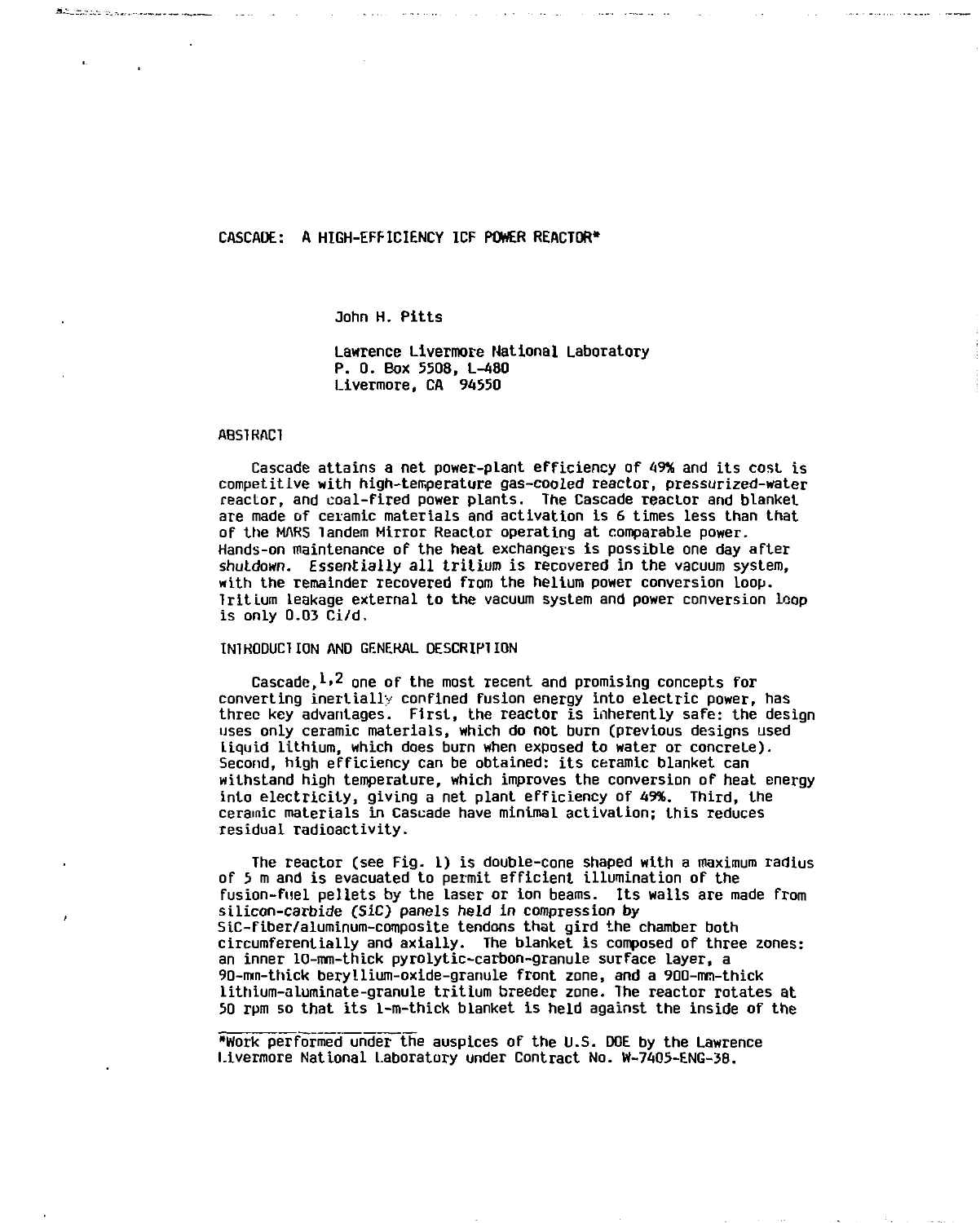

**Figure 1. Cascade: A rotating, ceramic-granule blanket reactor** 

**reactor wall by centrifugal force. The cone half-angle is 35° slightly above the angle of repose of the blanket granules. The granules are fed into the reactor through ports and flow along the reactor wall to exit shelves that rotate with the reactor at the larger radius center. As the granules flow through the reactor, they absorb energy from 300-MJ fusion fuel pellets that are injected into the center of the reactor at 5 Hz. Peripheral speed of the hot granules leaving the reactor is high enough that stationary scoops can divert the granules from the exit shelves to heat exchangers without the use of pumps or conveyors (see Fig. 2). The granules pass through the heat exchangers and back to the reactor feed ports by gravity. Energy is extracted from the granules in the heat exchangers and used with a helium gas turbine (Brayton) cycle to produce electricity.** 

**Two-thirds of the fusion energy produced in the pellets leaves as energetic 14-MeV neutrons, most of which are captured and absorbed by the ceramic granule-blanket. The remaining one-third of the fusion energy produced in the pellets leaves in the form of x rays and fusion-fuel-pellet debris. This energy is deposited in a very thin (a few micrometers) region at the inside of the pyrolytic-carbon surface layer. The energy deposition in this thin region is high enough to vaporize ~1 kg of material, which fills the center of the reactor, then cools by radiative and convective heat transfer, and recondenses on the remaining granules at the inner surface of the blanket. In the final design, we chose elemental pyrolytic carbon granules for the surface-layer material because it can withstand temperatures of 1600 K without adversely interacting with the adjacent material, and because an elemental material will recondense in a similar form. If a multi-element material such as beryllium oxide were chosen for the inner surface layer material, then dissociation could occur when the x rays and fusion-fuel-pellet debris vaporized the inside blanket surface; some of the beryllium could recondense separately leaving some oxygen gas in the chamber. If this occurred, a significant increase in the size of the vacuum pumps would be required to remove the gaseous oxygen before** 

**-2-**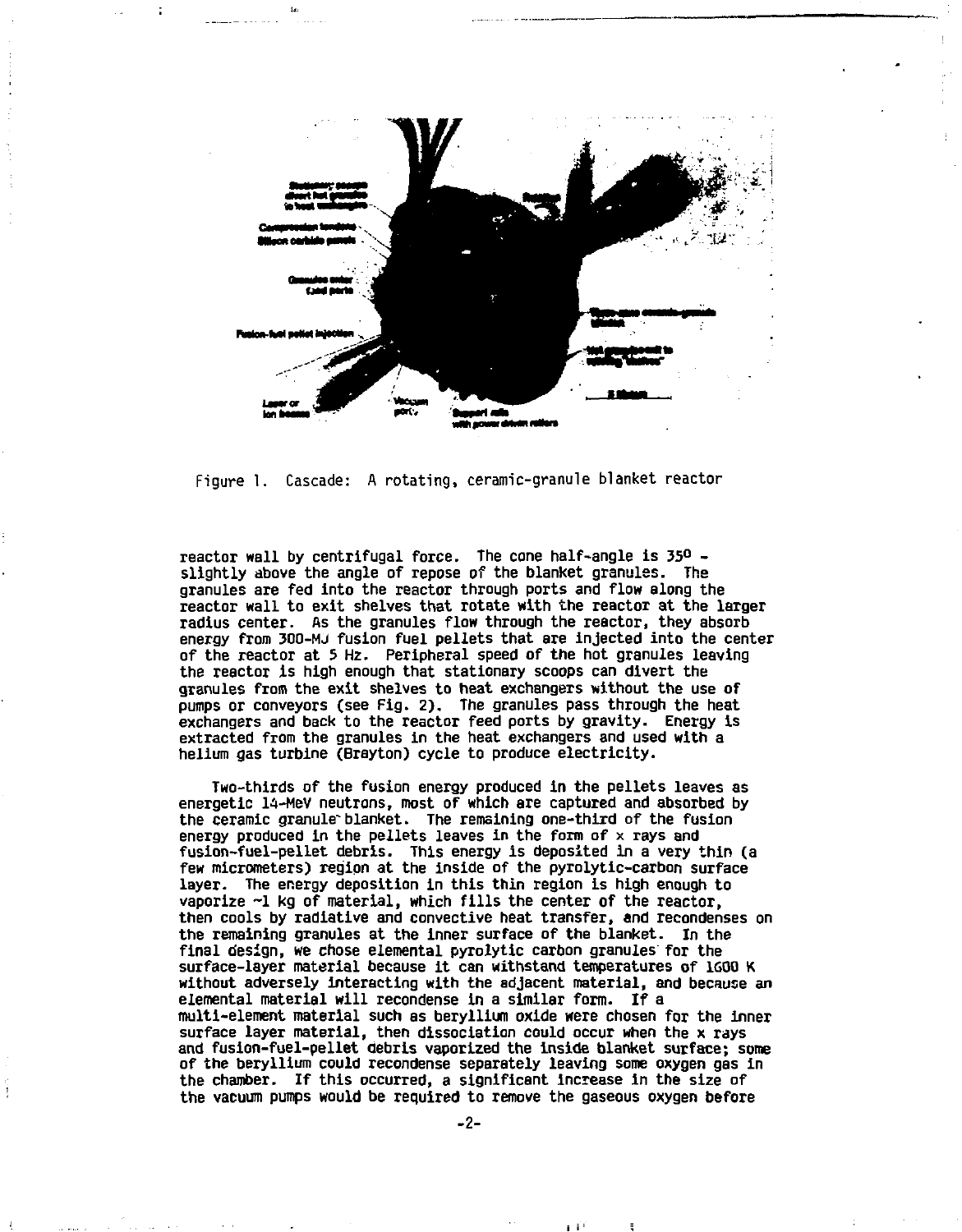



**Tigure 2. Cascade chamber and heat exchanger layout. Granules are transported from the chamber to the heat exchangers using their own peripheral speed.** 

**the next fusion energy pulse, and the elemental beryllium would vaporize at a lower temperature on all su^sequei.t pulses.** 

**The beryllium-oxide front zone adjacent to the surface layer, acts as a neutron multiplier for the outer lithium-aluminate tritium breeder zone. Calculations' show that the pyrolytic carbon vaporized from the inner blanket surface recondenses in less than**  $10^{-5}$  **s after reentering the surface laver. No vaporized carbon reaches the BeQ front zone. the surface layer. No vaporized carbon reaches the BeO front zone. If vaporized carbon did reach the 8e0 front zone, incondensible CO would be fonwd, which again would require an increase in the size of the vacuum system. A tritium-breeding ratio of 1.05 is attained so that tritium burned in the fusion-fuel pellets can be replaced. Blanket energy multiplication is I.11.** 

**A maximum blanket outlet temperature is obtained if the radial-velocity profile across the granular blanket is similar to the heating-rate (energy deposition) profile. In this fashion, the exit temperature of each zone is constant across its radius and can be set equal to the maximum material compatibility temperature. We conducted granular flow tests on rotating cones5 and on a chute,<sup>6</sup> which showed that two-layered granular flow, having a radial-velocity profile somewhat similar to the heating-rate profile, was feasible in the Cascade reactor. In the tests, the surface layer (corresponding to the pyrolytic-carbon surface layer in the Cascade reactor) is free flowing and moves rapidly with good mixing. The bottom layer (corresponding to the BeO front and I1AIO2 breeder zones in the Cascade reactor) moves more slowly with a parabolic-velocity profile that is controlled by openings at the exit. Fi^jre 3 compares the velocity profile with the heating-rate profile in Cascade. The profiles are somewhat similar ano permit an average blanket exi.l temperature of 1440 K to be attained.**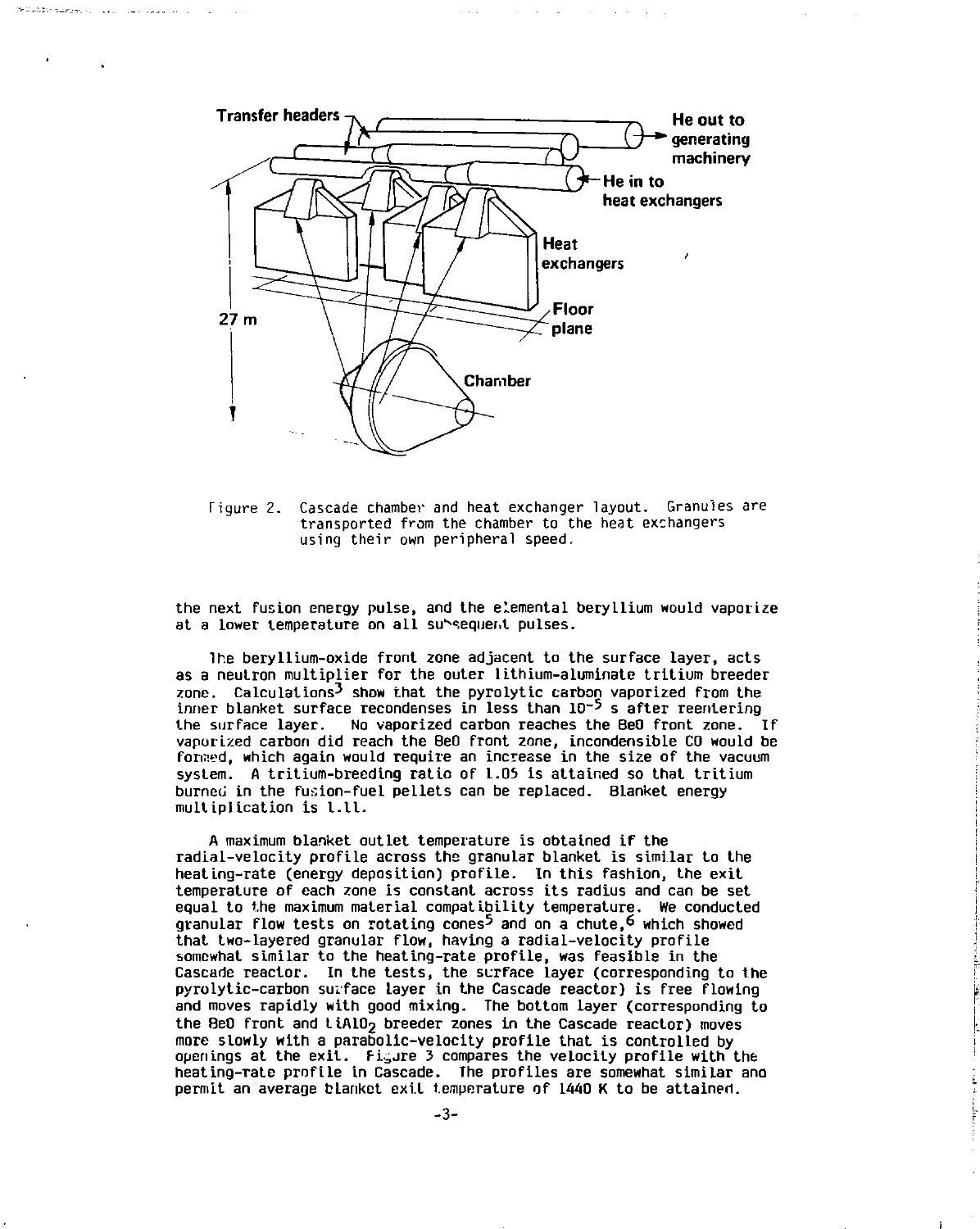

**i igure 3. Comparison of the velocity and neutron heating rate profiles in Cascade.** 

**The heat exchangers transfer energy from the blanket granules to 5-MPa-pressure helium gas used in the power-conversion system. Inside the heat exchangers, the granules flow around an array of horizontally oriented ceramic tubes through which helium gas flows. The tubes are 25 mm outside diameter and 1.5 m long with a wall thickness of 2 mm. Total heat transfer area is about 9000 m<sup>2</sup> . The outside of the heat exchanger and the piping connecting the heat exchanger to gas turbines are metallic with internal insulation.** 

**The Cascade power-conversion system is a simple once-through regenerative helium-gas Brayton cycle without reheat. The cycle includes three-stage compression with intercoolers, and achieves a thermal power conversion efficiency of 55%. Net plant efficiency is 49% based on a thermal power of 1670 MW. A power-flow diagram is shown in Figure 4. The net plant efficiency of the Cascade concept is substantially higher tiian for most other fusion reactor concepts, which are in the 30 to 40% range.** 

**In addition to the advantages of safety, high efficiency, and low activation. Cascade can also accommodate a variety of operating conditions, blanket materials, and power conversion systems. For example, the fusion power level was set at 1500 MW so that the net electric power produced would be below 1000 MW. An increased power**  level can be accommodated with little change in the reactor design **because the reactor wall is made of silicon carbide tiles held in compression by tendons. Any additional mechanical stresses caused by increasing the power level can be offset by increasing the tension in the tendons. Table 1 lists some of the key parameters chosen for the final Cascade design.**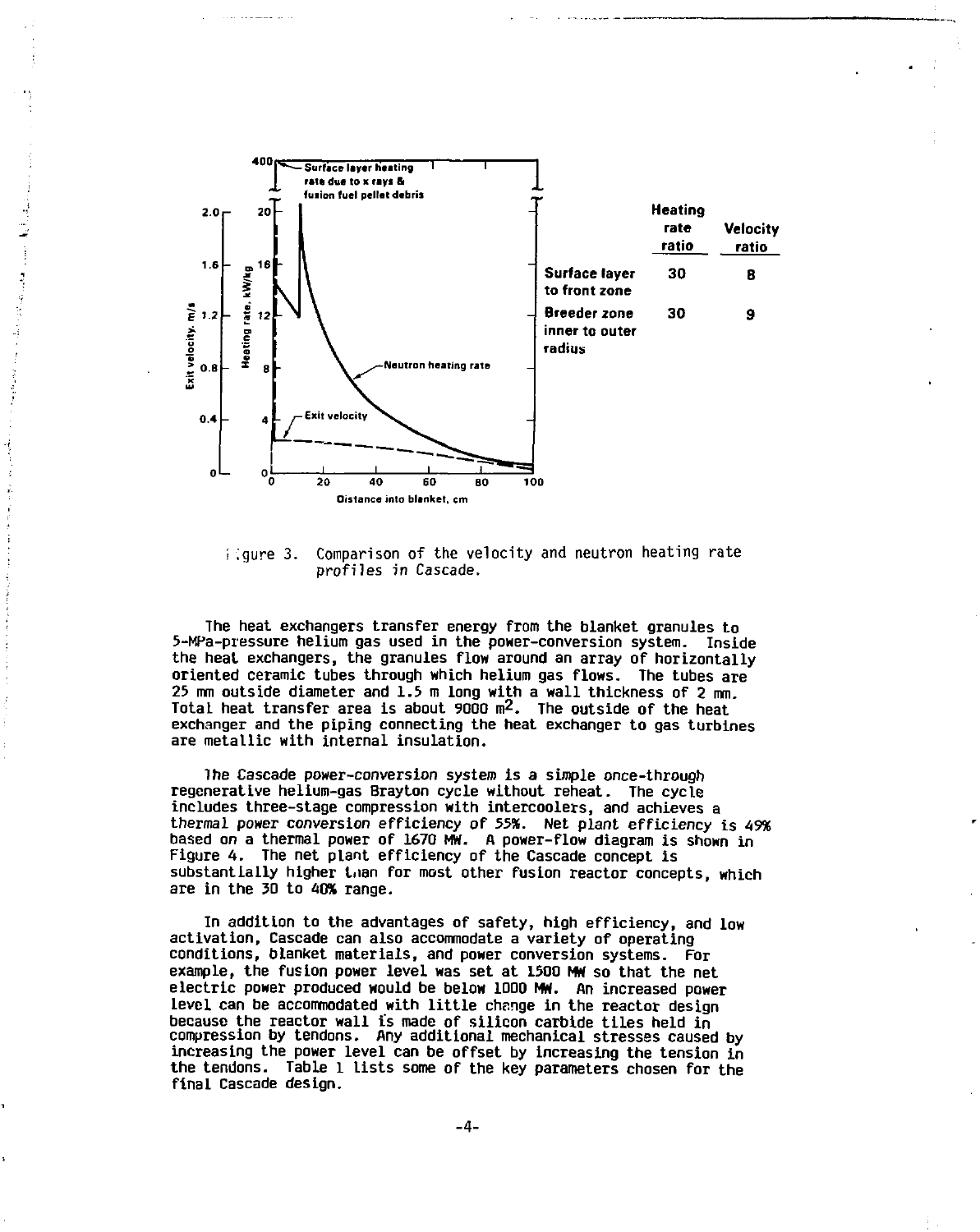

**Figure 4. Cascade power flow diagram.** 

**As with any fusion reactor concept, a few issues with Cascade remain to be resolved. We need to better understand the vaporization and recondensation of the blanket inner surface granules that are exposed to x rays and fusion-fuel-pellet debris. A first-surface illumination experiment coupled with additional analysis would assure that the 5-Hz repetition rate is feasible. We also need to develop an inexpensive granule manufacturing process so that those granules that comminute can**  be replaced without appreciably impacting the total cost. We believe, **however, that the remaining issues can be solved and that Cascade is truly one of the most promising concepts for converting inertially confined fusion into electrical power.** 

### **ACTIVATION AND SHIELDING**

**Ceramic materials in the Cascade reactor generally have low activation. Calculations performed by Meier? show that the activity per unit of net electric power is six times less than in the MARS Tandem Mirror Reactor. The activity is dominated by 24na produced by (n, a) reactions with the aluminum present in the lithtum-aluminate-granule blanket breeder zone. A summary of Meier's activation results is shown in Table 2. The activity reaches steady state shortly after start-up and remains nearly constant. Hence, the values shown in Table 2 are approximately correct for shutdowns that occur any time during the 30-year lifetime of the plant. Cascade shielding<sup>8</sup> has two components. Both components are actively cooled to keep temperatures during reactor operation within allowable limits. A 2 m-thick borated-water-radiation shield is placed outside the reactor**  and just inside the vacuum barrier. However, its position is such that **it also shields the heat exchangers. Therefore, hands-on maintenance of the heat exchangers is possible one day after the reactor is shut down. A 2.5-m-thlck concrete biological shield is positioned outside the heat exchangers and vacuum barrier. Dose rates exterior to the biological shield are less than 1 mrem/hr so that even during reactor operation, continuous occupational exposure is allowed.** 

ĝ.

# **TRITIUM CONTROL AND RECOVERY**

**GA Technologies<sup>8</sup> calculated the tritium inventory and permeation as a function of temperature and tritium overpressure in the vacuum**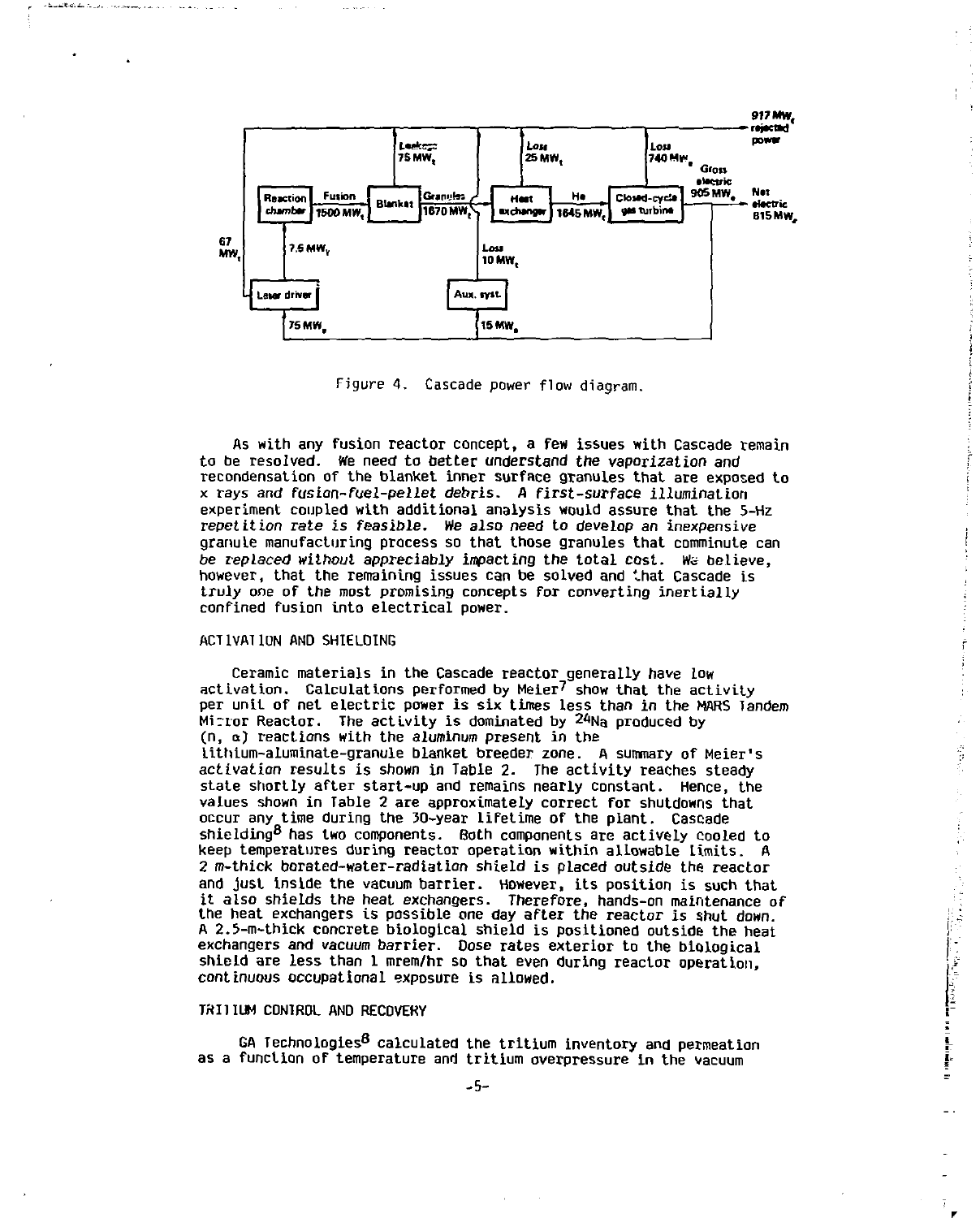|    | o Power Levels, MW                                                                                                                            |                                   |
|----|-----------------------------------------------------------------------------------------------------------------------------------------------|-----------------------------------|
|    | Fusion<br>Thermal<br>Gross electric<br>Net electric                                                                                           | 1500<br>1670<br>905<br>815        |
|    | o Efficiency, %                                                                                                                               |                                   |
|    | Power conversion<br>Net plant                                                                                                                 | 55<br>49                          |
| o  | <b>Reactor Dimensions</b>                                                                                                                     |                                   |
|    | Maximum radius, m<br>Half length, m<br>Cone half angle, degrees<br>Rotational speed, rpm                                                      | 5<br>4.3<br>35<br>50              |
| Ω. | Blanket                                                                                                                                       |                                   |
|    | Thickness, mm<br>Pyrolytic carbon<br>Beryllium oxide<br>Lithium aluminate<br>Total                                                            | 10<br>90<br>900<br>1000           |
|    | Granule diameter, mm<br>Total flowrate, m <sup>3</sup> /s<br>Average outlet temperature, K<br>Tritium breeding ratio<br>Energy multiplication | ı<br>10.7<br>1440<br>1.05<br>1.11 |
| o  | Laser                                                                                                                                         |                                   |
|    | Power, Mw <sub>e</sub><br>Repetition rate. Hz<br>Efficiency, %                                                                                | 75<br>5<br>10                     |
|    | o Pellet Yield, MJ                                                                                                                            | 300                               |

# **Table 1. Operating Characteristics of the Cascade Reactor**

 $\mathbf{z}_{\rm tot}$ 

**system. We sized the vacuum system to maintain 13 Pa (10- <sup>1</sup> Torr) total pressure in the reactor and 1.3 Pa (10"2 Torr) total pressure in the granule side of the heat exchangers. Tritium accounts for rougnly 40% of the total pressure. Total tritium inventory is 260 g, not Including the fuslon-fuel-pellet manufacturing plant. About 140 g of this inventory has a characteristic release time of 10 hours; the remainder has release time in the order of 100 years. Essentially all of the tritium (8.2 X 106 Ci/d) is recovered through the vacuum system, which is also the primary tritium-recovery system (see Fig. 5). About 25 Ci/d leaks through the heat-exchanger manifolds and ducting to the helium gas used for power conversion. A separate auxiliary tritium** 

**-6-**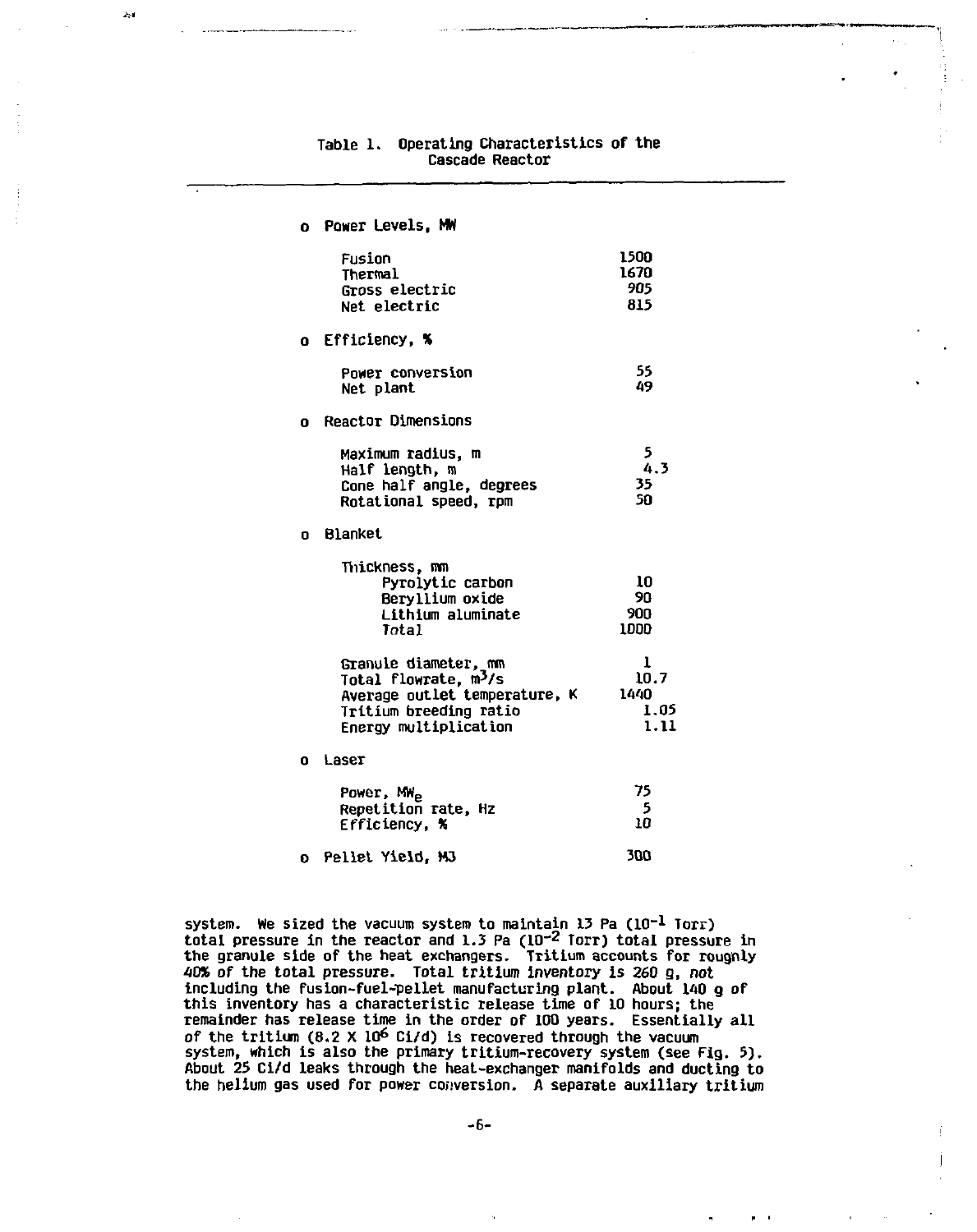| $\sim$                                                                                | $\mathcal{O}(\mathcal{E})$<br>Time After Shutdown |                     |            |
|---------------------------------------------------------------------------------------|---------------------------------------------------|---------------------|------------|
| ٠.                                                                                    | <b>Shutdown</b>                                   | 1 Oey               | 1 Month    |
| Cascade Activity (MCi)                                                                |                                                   |                     |            |
| Carbon surface layer<br>BeQ front zone<br>LiAlO <sub>2</sub> breeder zone<br>SiC wall | 0.5<br>308<br>731<br>3.1                          | 0.4<br>86.4         | 0.2<br>4.1 |
| Total                                                                                 | 1042                                              | 86.8                | 4.3        |
| Normalized Activity                                                                   |                                                   |                     |            |
| Cascade, C1/We<br>MARS, C1/We<br>Ratio                                                | 1.28<br>7.8<br>6.2                                | 0.11<br>1.01<br>9.5 |            |

**Table 2. Activity in trie Cascade Reactor** 

der die best

 $\frac{\partial}{\partial x}$ 



**Cascade tritium recovery system** 



**•7-**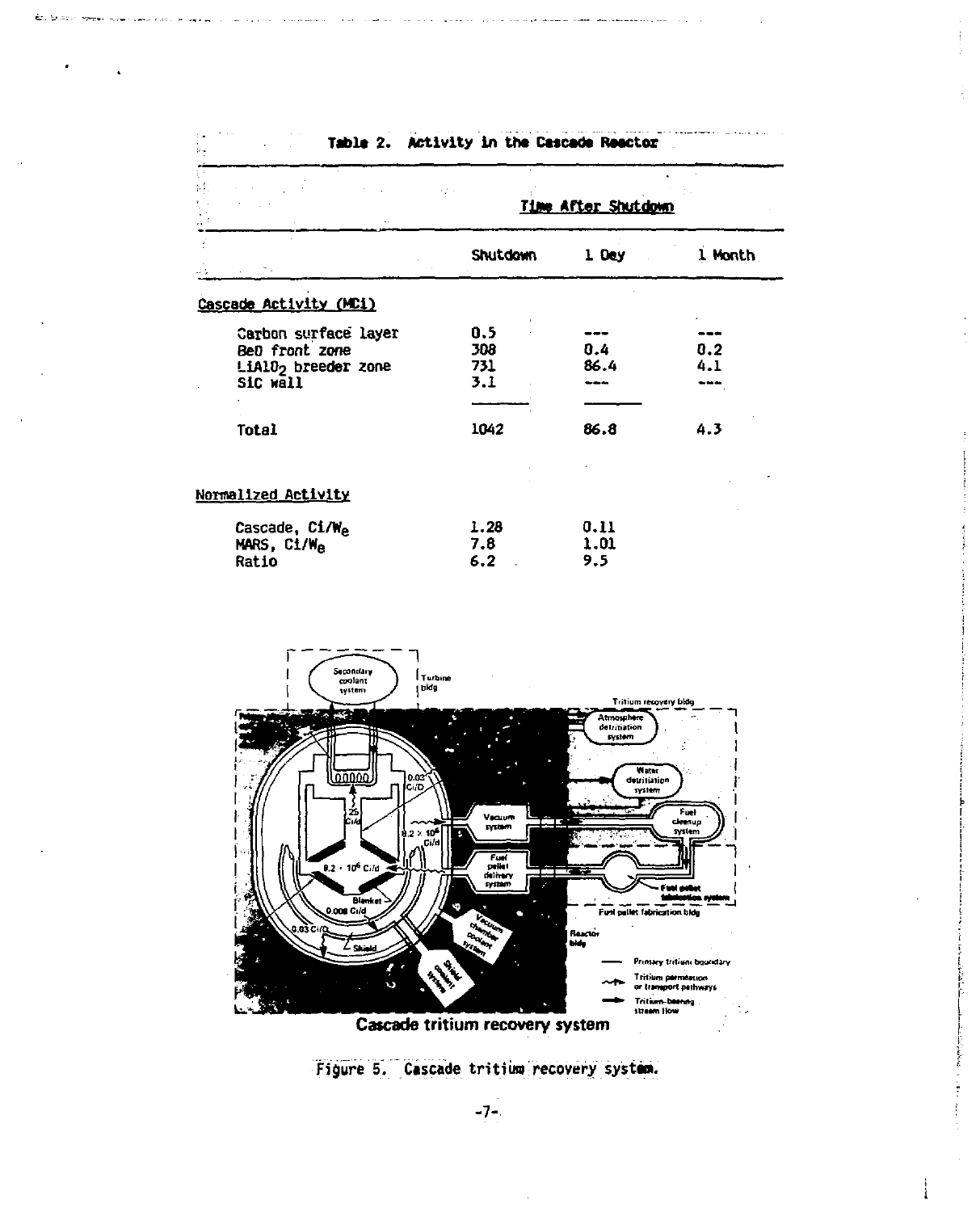**recovery system is Included as part of the helium oower conversion loop. Because the leakage external to vacuum system and heat exchangers was so low (0.03 Ci/d), actual losses to the environment were not calculated.** 

**The wall thickness (2 mm) of the heat exchanger tubes does not allow tritium breakthrough within the 30-year lifetime of the power plant. Hence, no tritium leakage is expected through the walls of the heat exchanger tubes. If a heal exchanger tube cracked, high pressure helium gas would flow from inside the tube to the granule side of the heat exchanger until the tube was replaced, hence no additional tritium leakage would occur. The method for removing tritium from the vacuum system is similar to the design' for tritium recovery from plasma exhaust of the MARS Tandem Mirror Reactor.** 

#### **ECONOMICS**

**Because Cascade has many passive safety features, the economics of Cascade were determined for two cases: one where all components were built with conventional fossil-fuel power plant construction and one where a combination of nuclear and conventional construction similar to a modern fission power plant was used. Total direct costs in constant January 1985 dollars were \$900 and \$1030 million for the conventional and the nuclear-plus-conventional constructions, respectively. These figures include charges for land, structures, equipment, laser, and fusion-fuel-pellet manufacturing. If indirect costs are added, the total capital requirement becomes \$1486 and \$1940 million, respectively. Details of the cost breakdown, and the methods of arriving at the results, can be found in Ref. 8.** 

**Table 3 shows levelized busbar costs of electricity in constant January 1985 dollars for a plant with a starting date in the year 2005. In Table 3, the Cascade power plant is compared with a high-temperature gas-cooled-reactor (HTGR) power plant, a pressurized-water-reactor (PWR) power plant and a coal-fired power plant. The electrical busbar power output is approximately the same for each type of power plant. Because Cascade breeds enough tritium to replace that which is burned, fuel costs for Cascade are insignificant. However, the capital and operating costs of manufacturing the fusion-fuel pellets is included. Note that the cost of Cascade is competitive with the other types of power plants.** 

### **CONCLUSIONS**

**The Cascade reactor and blanket are made of ceramic materials so that activation is 6 times less than in the Mars Tandem Mirror Reactor of comparable power. Shielding is included so that hands-on maintenance of the heat exchangers is possible one day after the reactor is shut down.** 

**Total tritium inventory is only 260 g and leakage into the helium power conversion loop is only 25 Ci/d. Leakage external to the vacuum system and power conversion loop is so low (0.03 Ci/d) that actual losses to the environment were not calculated.** 

**Costs of Cascade are competitive with high-temperature gas-cooled reactors, pressurized-water reactors, and coal-fired power plants.** 

### **ACKNOWLEDGMENTS**

**I am Indebted to GA Technologies for supplying information on activation, shielding, tritium control, and costs; to Wayne Meier of**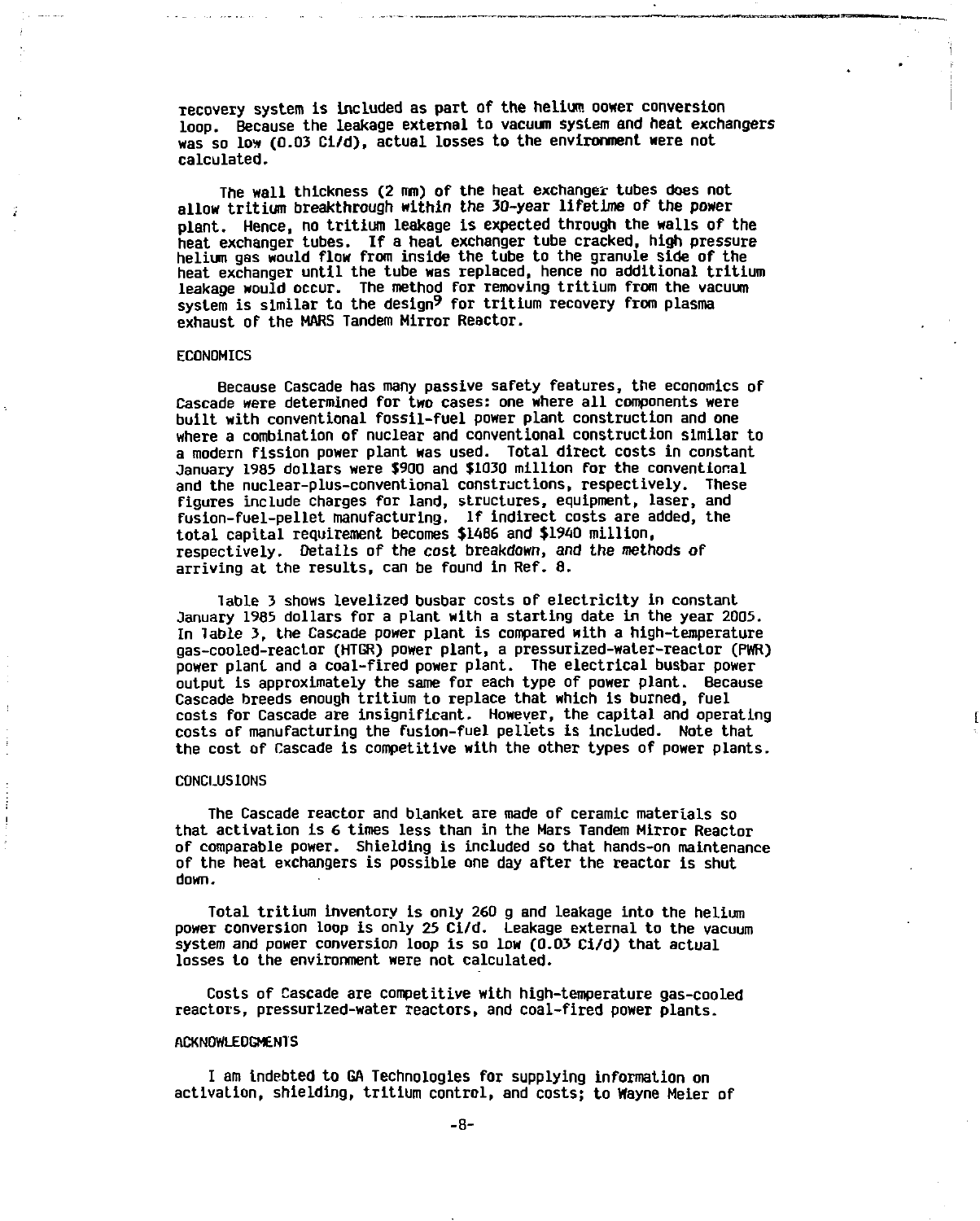|                                                                           | Cascade Plant<br>Conven-<br>tional | Nuclear/<br>Conven-<br>tional | HTGR                    | PHR                     | Coal                   |
|---------------------------------------------------------------------------|------------------------------------|-------------------------------|-------------------------|-------------------------|------------------------|
| Plant characteristics                                                     |                                    |                               |                         |                         |                        |
| Thermal power, MW<br>Flectrical busbar<br>power, MW                       | 1670<br>815                        | 1670<br>815                   | 2240<br>855             | 2400<br>800             | 2285<br>800            |
| Net efficiency, %<br>Capacity factor                                      | 49<br>0.75                         | 49<br>0.75                    | 38<br>0.75              | 33<br>0.70              | 35<br>0.75             |
| Charges (\$ × 10 <sup>6</sup> )                                           |                                    |                               |                         |                         |                        |
| Total capital cost<br>Annual fixed charges<br>Annual O & M<br>Annual fuel | 1486<br>129<br>52                  | 1940<br>169<br>52             | 1546<br>135<br>37<br>54 | 1237<br>108<br>40<br>36 | 889<br>80<br>28<br>148 |
| Busbar cost summary (Mills/KW-hr)                                         |                                    |                               |                         |                         |                        |
| Fixed charges<br>በአዘ<br>Fue1                                              | 24.2<br>9.6<br>----                | 31.5<br>9.6                   | 23.9<br>6.6<br>9.6      | 21.9<br>8.1<br>7.3      | 15.2<br>5.2<br>28.2    |
| Total                                                                     | 33.8                               | 41.1                          | 40.1                    | 37.3                    | 48.6                   |
| Relative cost                                                             | 0.69                               | <b>D 84</b>                   | 0.62                    | 0.77                    | 1.0                    |

ŧ

ý

J.

τí

Ĥ

**Table 3. Cost Comparison of Cascade with High-Temperature Gas-Cooled Reactor (HTGR), Pressurized Water Reactor (PWR), and Coal-Fired Power Plants. Costs are Levelized Busbar Values for a Plant Starting Operation in 2005 and are Shown in Constant January 1985 Dollars.** 

**Lawrence Livermore National Laboratory for his help on activation and costs; to Tony Ladd and Lew Glenn of Lawrence Livermore National Laboratory and Nate Hoffman at Rockwell International's F.TEC for their help on vaporization and condensation; and to Bill Hogan of Lawrence l.ivermore National Laboratory for his support and critique of this work.** 

### **REFtHENCFS**

1997 Christmass Corp. Schools

- 
- H. Pitts, "Cascade: A Centrifugal-Action Solid-Breeder Reaction<br>Chamber", <u>Nucl. Tech./Fusion</u> 4:967 (1983)<br>H. Pitts, "Development of the Cascade Inertial-Confinement-Fusion<br>Reactor", <u>Fusion Tech</u>. 8:1198 (1985).
- **J. Ladd and L. A. Glenn, Private Communication, Lawrence l.ivermore National Laboratory, September 1985.**
- **J. Hoffman, Private Communication, Rockwell Internationl Energy Technology Engineer'ng Center, July 1985.**
- **H. Pitts and 0. R. Wfclton, "Granular Flow Along the Interior Surface of Rotating Cones", Lawrence Livermore National Laboratory Report UCRL-90742 (1984).**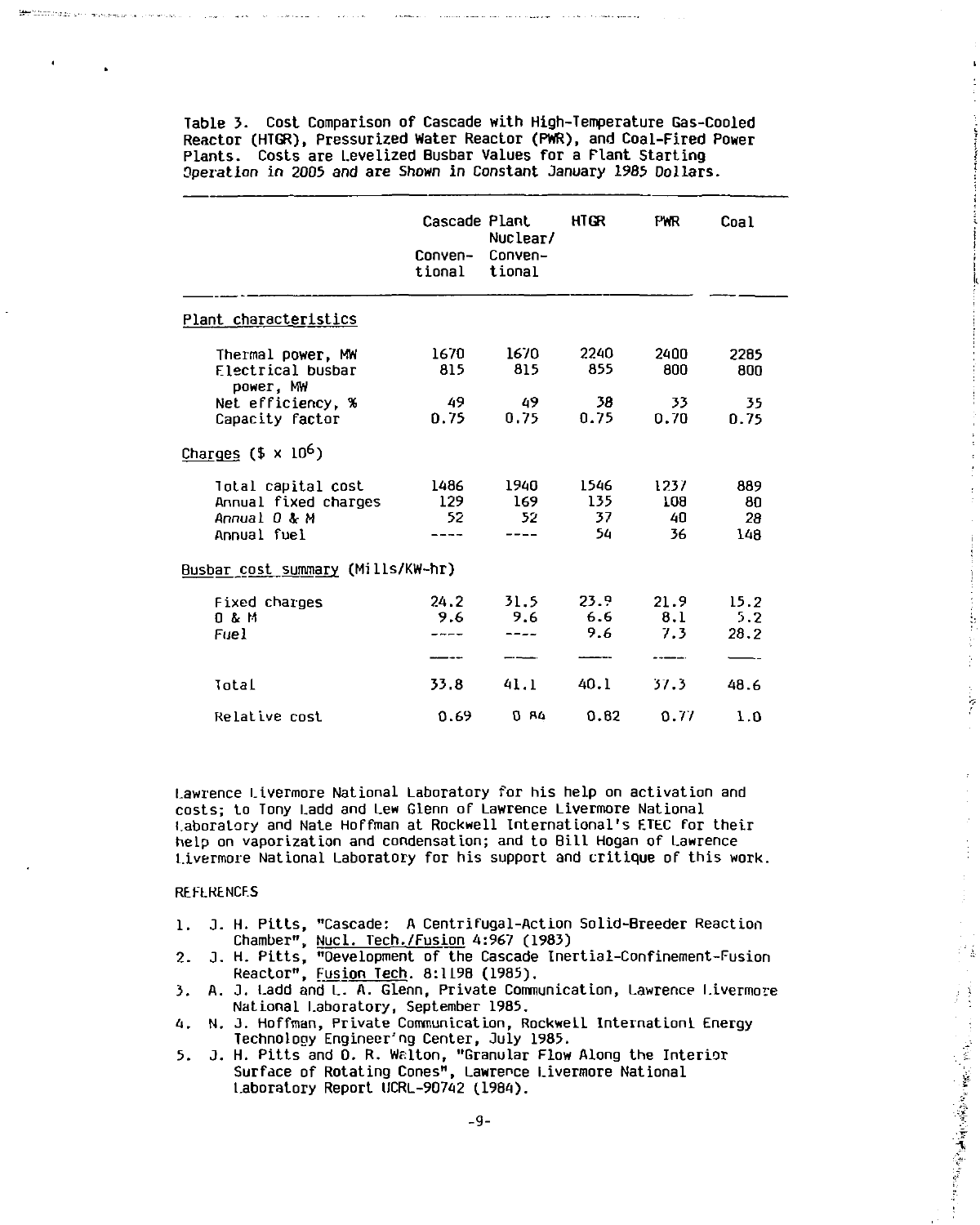- 6. J. H. Pitts end O. R. Walton, "Layered Granule Chute Flow Near the<br>Angle of Repose", Lawrence Livermore National Laboratory Report<br>UCRL-91116 (1985).<br>7. W. R. Meier, "Neutron Activation in Cascade: The BeO/LiAlO<sub>2</sub>
- **Blanket Case", Proceedings, 11th Symposium on Fusion Engineering, Austin, Texas, 1985 (to be published). 8. I. Maya, et al, Final Report under Lawrence Livermore National**
- Laboratory<sup>:</sup> Contract 2632605 with GA Technologies (to be **published).**

j

**9. B. G. Logan, et al, "Mirror Advanced Reactor Study", Final Report, Lawrence Livermore National Laboratory Report UCRL-53480 (1984).** 

 $\mathbf{r}$  .